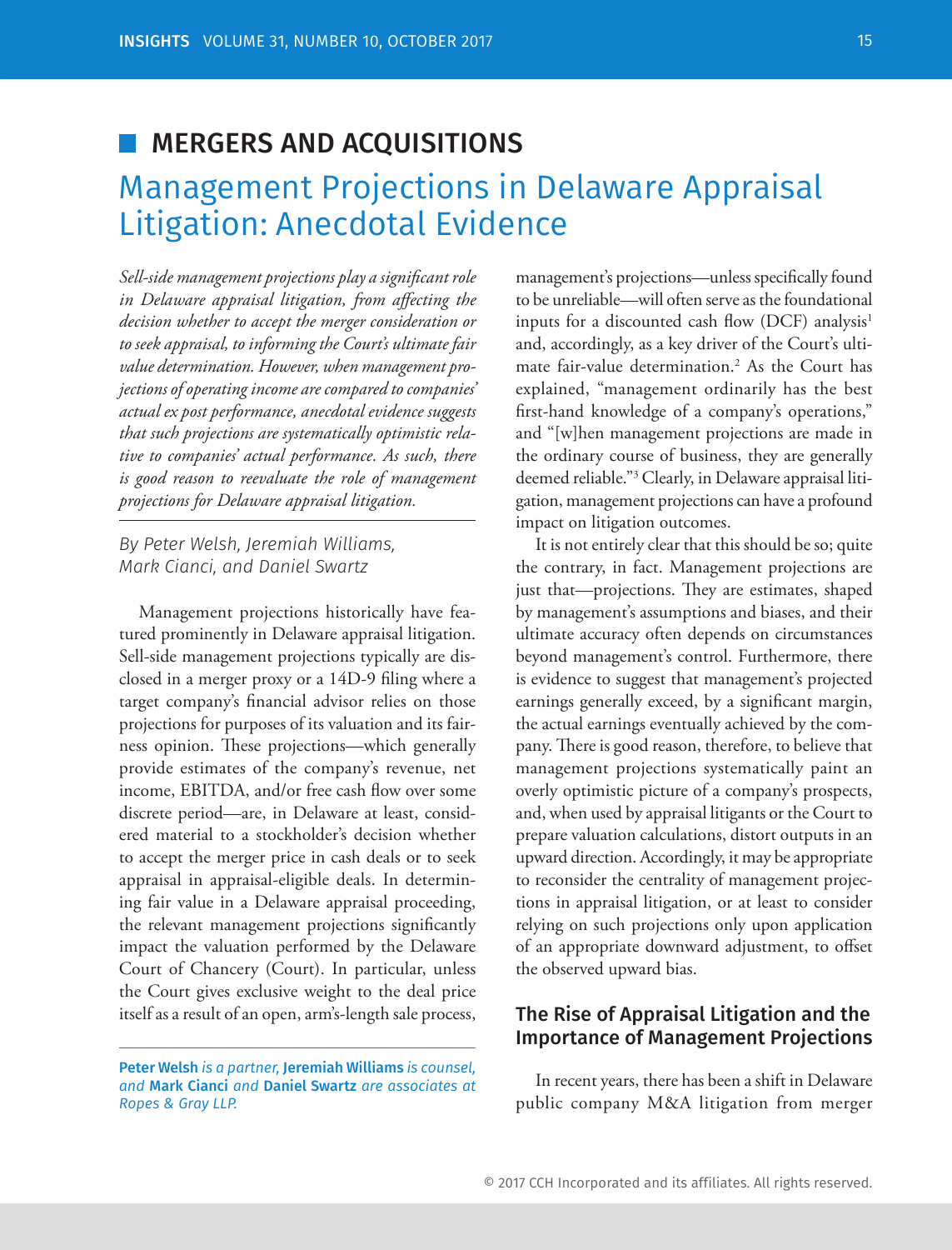objection suits toward appraisal actions. The Court has recently taken steps to rein in the over-abundance of *Revlon* claims<sup>4</sup> and disclosure litigation<sup>5</sup> that had almost inevitably followed public company mergers.<sup>6</sup> Concomitantly—and in the wake of the Court's decision in *Transkaryotic* expanding the pool of potential appraisal petitioners7 —appraisal litigation has burgeoned in recent years,<sup>8</sup> and should be expected to continue to expand. This is particularly the case because, by statute, the Court generally awards interest on its fair value determinations at a rate of five percent over and above the Federal Reserve discount rate.<sup>9</sup> This favorable interest rate makes appraisal proceedings a particularly appealing option for investors, especially where markets are otherwise weak.<sup>10</sup> Specifically, because of the high interest rate, respondents face significant pressure to prepay the merger consideration as quickly as possible. This allows appraisal arbitrageurs to infinitely (in theory, at least) lever their funds. Furthermore (and notwithstanding the recent *Clearwire* decision), significantly belowmerger-price awards tend to be a rarity.<sup>11</sup> Thus, the risk of a negative return on appraisal is seen to be very low, especially when petitioners' lawyers are paid on a contingency-fee basis (which keeps funds' costs low). In view of the attractiveness of the strategy, certain plaintiffs' lawyers expressly market appraisal litigation as an investment strategy (oftentimes referred to as "appraisal arbitrage").<sup>12</sup>

### *Management projections inform the very decision to initiate appraisal proceedings.*

Considering the increase in appraisal arbitrage litigation and the economic incentives supporting that trend, it is worthwhile to reexamine the significant role that management projections have historically played in appraisal litigation. As a starting point, management projections inform the very decision to initiate appraisal proceedings. Guided by the Court's decisions in the disclosure litigation

context, an acquisition target, to reduce the risk of a pre-closing claim based on inadequate disclosures, will generally disclose its management projections to shareholders in the deal proxy.<sup>13</sup> At the same time, the *Transkaryotic* decision held that an appraisal petitioner who beneficially owns shares acquired after the record date of a merger (which is typically set to occur after the release of the deal proxy) need not prove that the specific shares for which it seeks appraisal had not been voted in favor of the merger.<sup>14</sup> This dynamic allows appraisal arbitrageurs interested in using the appraisal remedy as an investment strategy to take a wait-and-see approach—once a deal is announced and the management projections are then released in the merger proxy, an arbitrageur can evaluate the projections and decide whether to acquire shares in the company for the purpose of seeking appraisal of those shares (which the arbitrageur will do if it determines that the projections support an argument for a valuation meaningfully above the deal price).<sup>15</sup>

Once appraisal proceedings are underway, management projections potentially significantly inform both the method of valuation the Court uses and the Court's ultimate appraisal award. Where management projections are not considered sufficiently reliable, the Court is unlikely to give significant weight to a DCF calculation, since the cash flow inputs required for that calculation are suspect.<sup>16</sup> On the other hand, if the management projections are considered reliable (and unless the Court gives exclusive weight to the deal price based on an open and arm's-length sale process<sup>17</sup>), the Court is likely to employ a DCF analysis, on the basis of those projections, to determine fair value.<sup>18</sup> Under the Court's jurisprudence, then, management projections have historically been critically important to appraisal litigation outcomes.

### Testing the Reliability of Management Projections

A bedrock premise of Delaware appraisal jurisprudence is that, in the absence of indicators to the contrary, management's mid-to-long-range projections,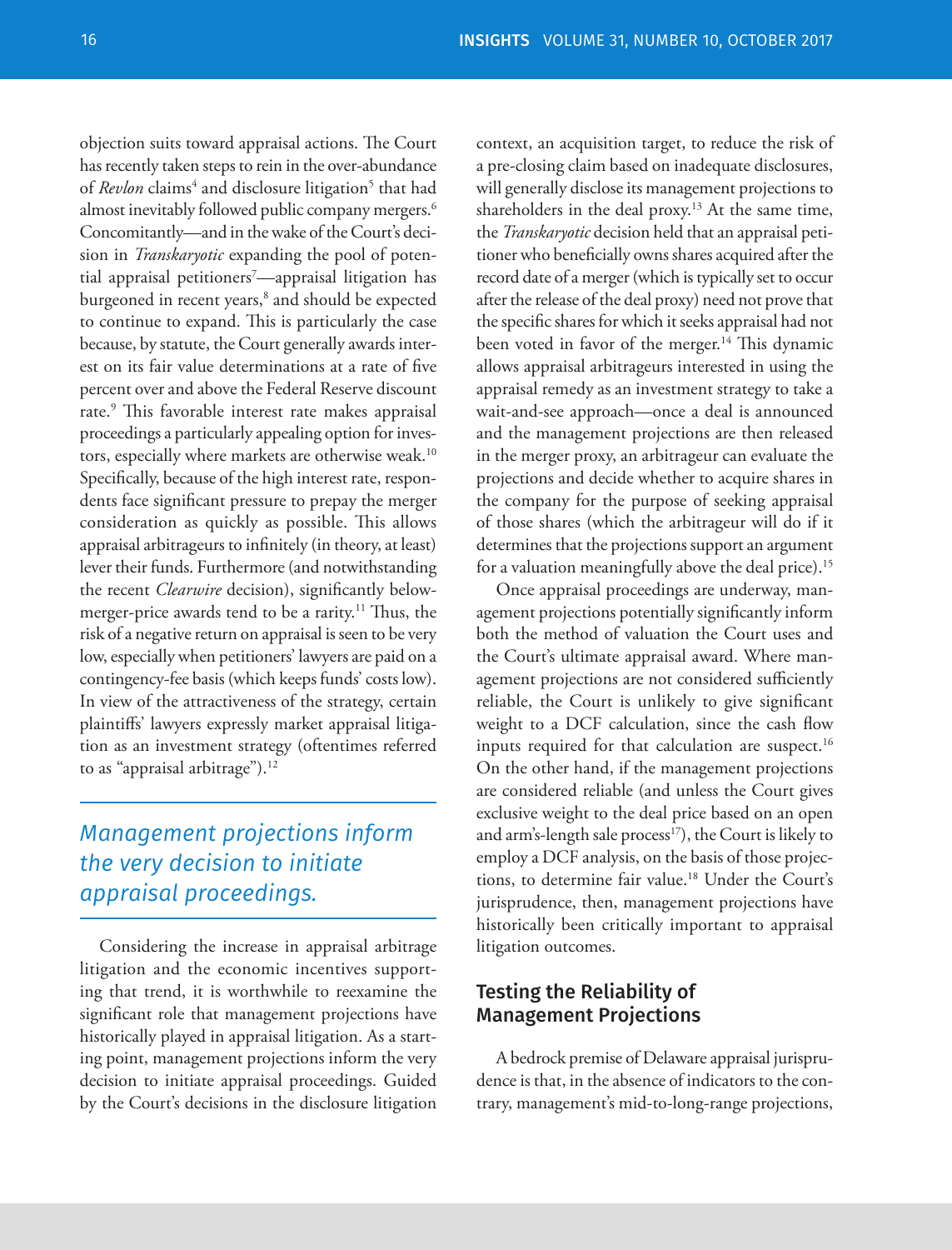at least those prepared in the ordinary course of business, generally are treated as presumptively reliable and appropriate for use (with adjustments as appropriate) as the basis for DCF calculations.<sup>19</sup> Several considerations, however, cast doubt on the validity of this presumption. First, as others have confirmed, businesspersons tend to be naturally optimistic and to exhibit that optimism in their development of company projections. Second, because many company managers are themselves shareholders and are looking to maximize returns upon an eventual sale of the company, and because managers know that sale valuations will be driven in large part by ordinarycourse projections, managers may be incentivized to develop incrementally optimistic projections, even if a specific sale transaction is not imminent. Third, company managers understand that, conversely, if a hostile bidder for the company emerges and management wishes to remain independent, resist the bid, and build a case for why the hostile bidder's offer is inadequate, rosy ordinary-course projections are a valuable arrow in their quiver.<sup>20</sup> Given the importance of management projections for appraisal litigation under the current jurisprudence, the rise in appraisal litigation, and the natural inclinations and incentives of managers to swell projections, we felt that the assumed reliability of management projections deserved some pressure-testing.

### *Managers may be incentivized to develop incrementally optimistic projections.*

Existing literature suggests that management's financial forecasts often exhibit upward biases. Koo and Yeung, for example, concluded that management's "growth forecasts are on average exceedingly optimistic relative to ex post actual growth rates," calculating a mean growth forecast of 15 percent as compared to an actual growth rate of  $3$  percent.<sup>21</sup> Armstrong, Davila, Foster and Hand similarly found that management is optimistic when it comes to

projecting profit.<sup>22</sup> These articles suggest that there is good reason to be skeptical of management projections. However, to reach their conclusions, neither set of authors compared management's *ex ante* projections against the actual *ex post* actual results. Rather, they extrapolated—based on a company's historical performance—what its actual results were likely to be. Further, neither article dealt with management projections in the context of M&A transactions.

We therefore set out to test how target companies actually perform in relation to management projections. The challenge, however, is that the universe of transactions in which it is possible to compare *ex ante* projections with the company's *ex post* results is necessarily quite limited. Strategic acquirers will generally integrate target companies into their operations and report consolidated financials. Additionally, many financial acquirers will take target companies private and thus ordinarily do not publicly report financial results post-closing. Our attempted solution to these circumstances was to focus on private equity-backed deals which involved either public debt or public stub equity in some form post-closing. Thus, we examined public-company transactions announced between 2008 and 2015<sup>23</sup> in which: (a) an acquirer purchased a public company and continued to run the company on a standalone basis; $^{24}$ (b) the target company publicly disclosed, in its deal proxy, management's projections for "operating earnings,"25 revenue, and/or capital expenditures; and (c) the target company continued to report publicly its financial results (including operating earnings, revenue, and/or capital expenditures) following the acquisition.<sup>26</sup>

In other words, we looked for, and then examined, all transactions within the selected timeframe where the target company disclosed both projections and actual results and for which any deviations between those figures could not be explained by integration or by synergies or other operational factors.<sup>27</sup> We identified 25 such deals in total, of which there were 13 with disclosed operating earnings data, 24 with disclosed revenue data, and 10 with disclosed capital expenditures data (with multi-year information available for most figures and most deals).<sup>28</sup>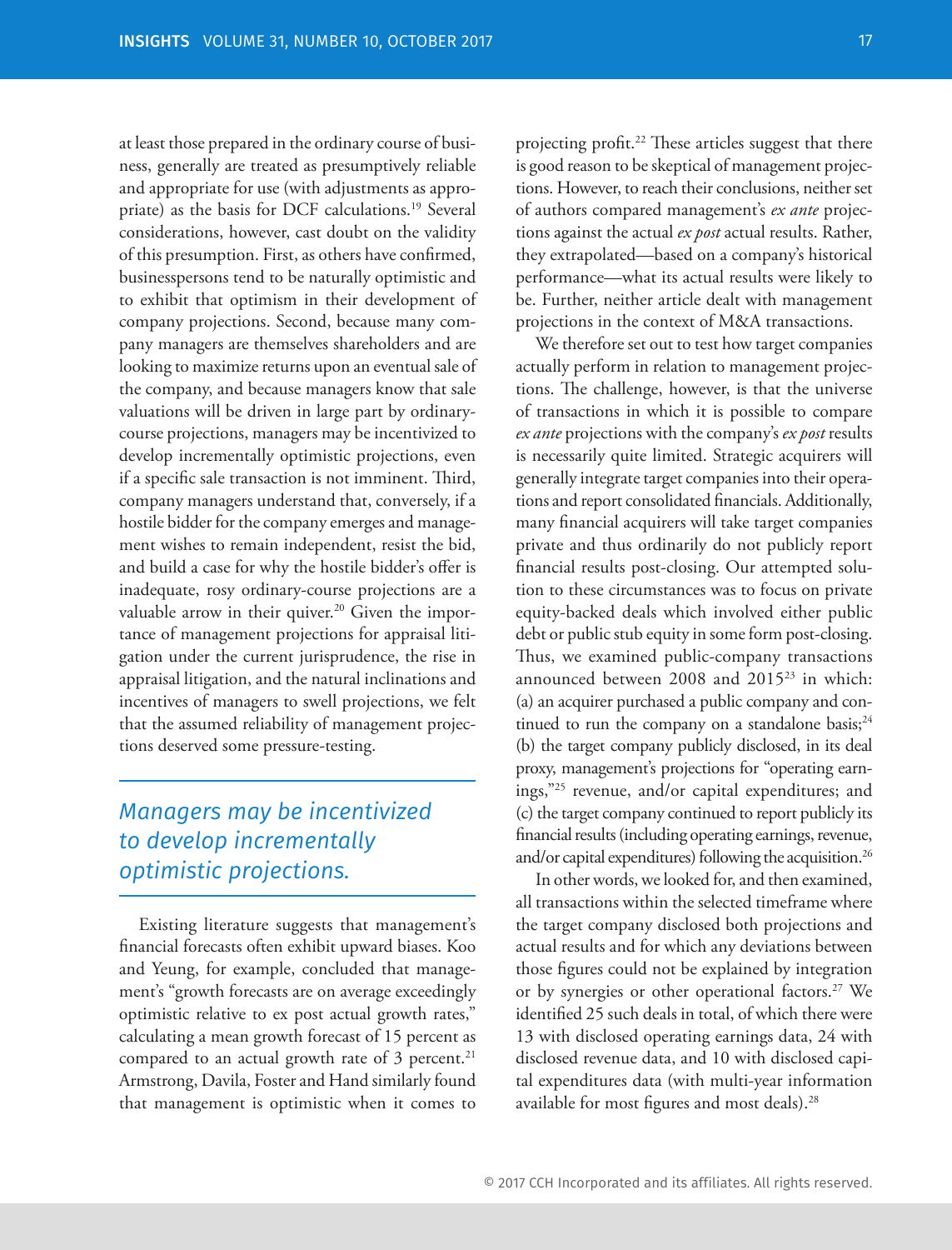Having identified the qualifying transactions, we first engaged in a simple counting exercise, looking at how frequently a company's projections for a given figure for a given year exceeded (or fell short of) its actual results. We treated this exercise as binary—either the actuals met/exceeded the projections, or they did not. Thus, even if the actual result for a given company for a given figure for a given year was just shy of the corresponding projection, we coded the projection as optimistic. As detailed below, the projections often exceeded the actual results, sometimes dramatically,<sup>29</sup> sometimes by a margin of less than 1 percent; $30$  in other cases, the actuals exceeded the projections.

We also assessed whether, on average, the observed projections were more optimistic than the actual results. Specifically, for each instance in which it was possible to compare a company projection for a given metric for a given year with actual results, we calculated the percentage by which the projection differed from the actual result (assigning a negative percentage if the actual exceeded the projection), and then calculated the mean of those discrepancies.

*Our results tended to show that management projections were signifi cantly optimistic relative to actual results.*

Despite the differences in context and methodology, and our relatively limited observed data, our findings were generally consistent with those of Koo and Yeung as well as Armstrong, Davila and Foster.<sup>31</sup> Specifically, our results tended to show that management projections were significantly optimistic relative to actual results. From the 13 deals for which both projected and actual operating earnings were available, there were 39 instances in which it was possible to compare management's projections for a given year with the actual results for that year. $32$ Out of those instances, the projections of operating earnings exceeded the actuals 30 times (i.e., 76.9 percent of the time) and, on average, the actual results fell short of the projections by approximately 21.4 percent**.** With respect to revenue, in 48 out of 77 observed instances (*i.e.*, 62.3 percent), projections exceeded reported actuals, with the actuals, on average, exceeding the projections by approximately  $10.5$  percent. $33$ 

In a fair coin toss, the coin has an equal chance of coming up heads or tails. Similarly, if management projections for operating earnings were unbiased estimates of actual earnings, one would expect that the likelihood of a projection exceeding the actual would be the same as that of the actual surpassing the projection. That, however, is not what we observed when we examined the deals. If one treats management projections of operating earnings as coin flips (with an equal chance, if unbiased, of being above or below the actual results), the odds of projections exceeding actuals 30 (or more) times out of 39 is microscopic—0.053 percent. In other words, it is extremely unlikely that the observed results would exist if management projections of operating earnings were truly fair and unbiased.<sup>34</sup>

### Rethinking Management Projections in Appraisal Litigation

Several points follow from our finding that management projections of operating earnings issued in the context of merger transactions tend to skew upwards. Our finding suggests that the very decision to initiate appraisal proceedings may often rest, at least in part, on faulty assumptions: the projections disclosed in connection with a deal do not necessarily provide an accurate picture of a company's prospects and value. Further, our finding calls into question the presumed viability of using DCF calculations for valuation: If the free cash flow inputs for a DCF calculation are not reliable, the resulting valuation output is also subject to attack. At the very least, our finding suggests that, if a DCF calculation is used, the management projections upon which the analysis is based should be adjusted downwards in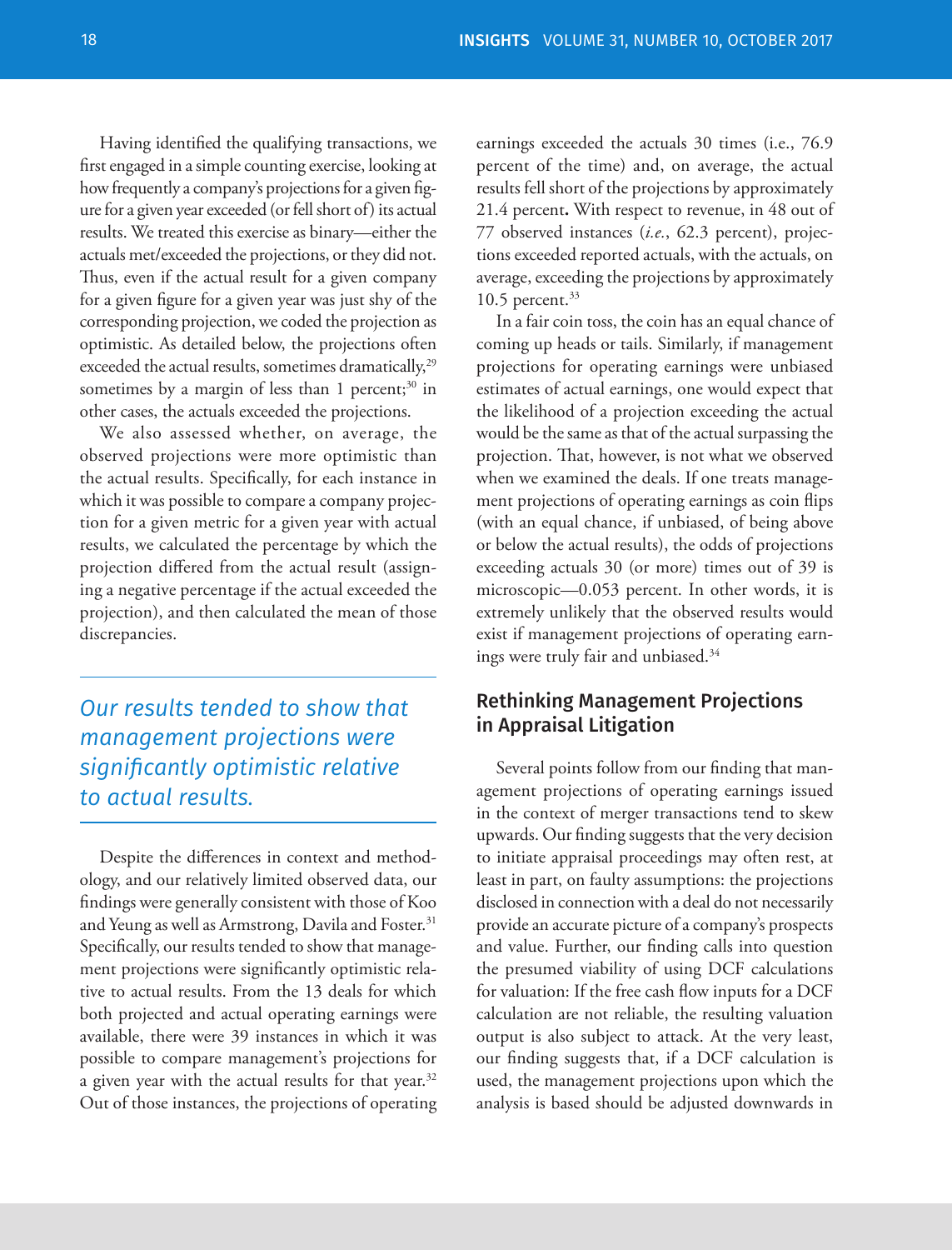order to counter the likely upward bias embedded in the projections.

Delaware courts are already rethinking the appropriateness of putting management projections front-and-center in appraisal litigation. In the Delaware Supreme Court's recent decision in *DFC Global Corp.*, 35 a unanimous court telegraphed a preference for a deal-price-less-synergies approach to valuation where a company is sold following an open, arm's-length process. The Court even stated that the very purpose of an appraisal proceeding is

to make sure that [petitioners] receive fair compensation for their shares in the sense that it reflects what they deserve to receive based on what would fairly be given to them in an arm's-length transaction.<sup>36</sup>

The *DFC Global* decision is, in many ways, the culmination of a line of cases in which Delaware has given increased weight to the merger price and less weight to DCF analyses and other valuation methods, particularly in public company transactions.<sup>37</sup> Our finding represents an additional basis for management projections, at least unadjusted management projections, to play a diminished role in Delaware appraisal litigation going forward.

#### Other Potential Factors

It is worth taking note of several factors that potentially complicate our findings. For example, one such factor is the degree to which leverage affects our analysis. Each of the companies whose financials we analyzed previously had operated as a standalone entity, with its own unique capital structure. After being acquired by private equity buyers, these companies likely became more leveraged on average, and increased leverage can, under certain circumstances, have a downward effect on profitability due to the burden of greater debt service. However, because the profitability metrics present in the deals we examined (EBITDA and adjusted

EBITDA) ignore interest payments, it is unlikely that the acquired companies' increased leverage explains the observed discrepancy between projected earnings and actual earnings.

*Management's overly optimistic sell-side projections are not a reliable indicator of a company's fair value.*

A further significant complication is the context in which these management projections were generated. Some of them appear to have been prepared solely in connection with a sale, likely do not represent ordinary-course business plan projections, and thus could viewed as presumptively suspect and potentially unreliable for purposes of appraisal;<sup>38</sup> others, though, were prepared in the ordinary course.<sup>39</sup> In this sense, the mix of projections we tested (nonordinary-course versus ordinary course) largely mirrors the mix of projections at issue in appraisal proceedings generally.<sup>40</sup>

Finally, it could be suggested that the discrepancies observed between actuals and the projections are attributable to unique factors concerning the deals themselves and do not establish any overall trend. However, the fact that we have considered a variety of transactions over a broad time period should offset any effect that deal-specific idiosyncrasies may have on our results. Moreover, while we observe that management projections reflect upward biases, the reasons for the discrepancies between projections and actuals matter less than the reality that these discrepancies exist. The fact that management projections tend historically to be overly optimistic—whatever the reasons for that may be—underscores the danger in affording significant weight in appraisal proceedings to management's projections or to valuation techniques (such as DCF calculations) based thereon, at least without a downward adjustment to correct for management's observed upward bias. In the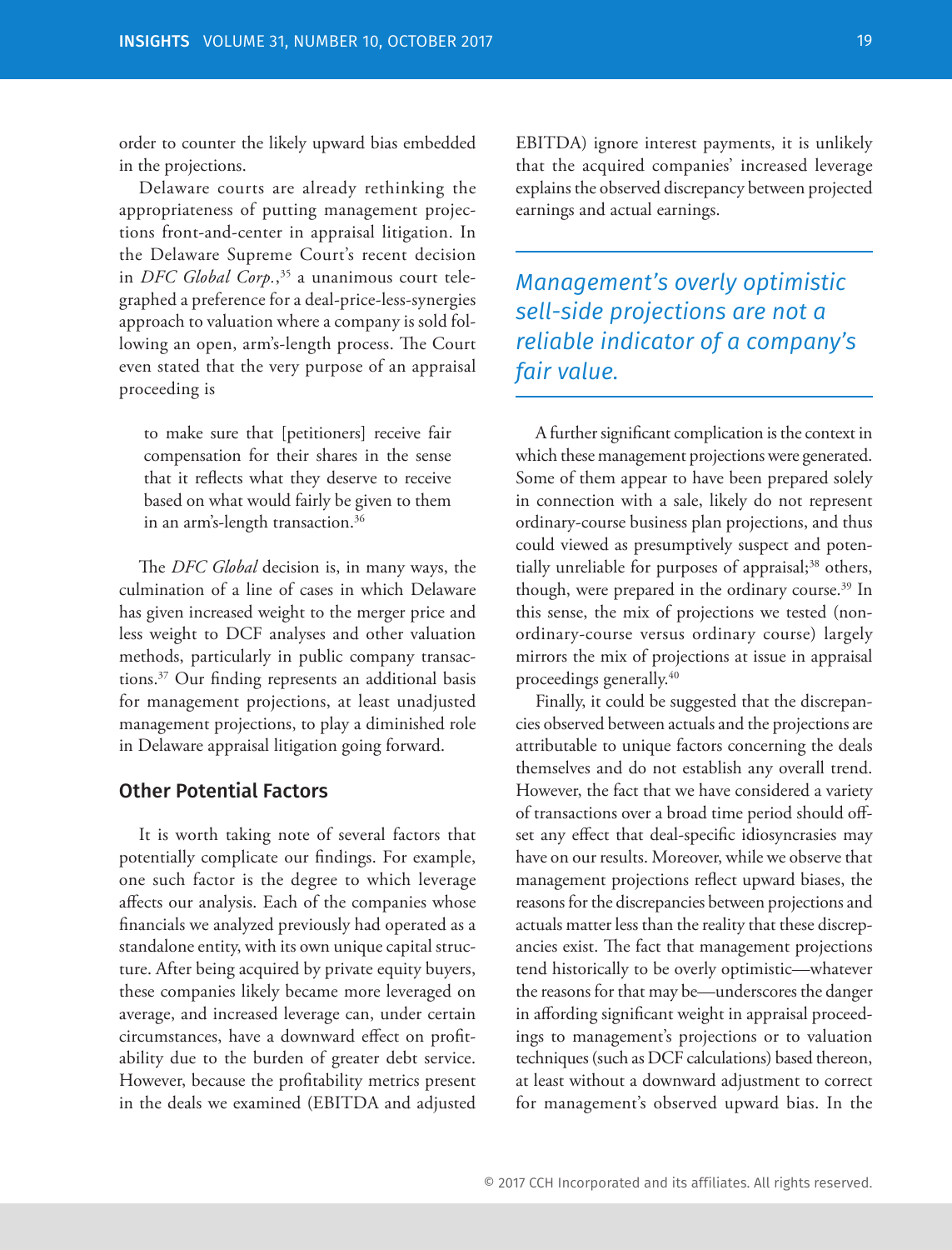end, it is clear that management's overly optimistic sell-side projections are not a reliable indicator of a company's fair value.

### Conclusion

Our pressure-testing of management projections suggests that the information regarding projected operating earnings disclosed to shareholders generally reflects management's systematic upward bias. Thus, there is good reason to question whether management projections should continue to play an outsized role in appraisal litigation, at least without discounting them for management bias. And although Delaware courts are rethinking whether DCF-based valuations should continue to occupy pride-of-place in appraisal litigation, our findings suggest that more may be needed to counteract the effects of management's unduly optimistic forecasts. Indeed, the very decision to seek appraisal appears, in many cases, to rest on a significant misimpression about the company's prospects. As appraisal litigation continues to flourish in Delaware, it is imperative that litigants, courts, and lawmakers grapple with the upward biases and optimism inherent in management projections.

#### Notes

- 1. When employing a DCF analysis, the Court arrives at a company's value by discounting back to present value the company's anticipated free cash flow figures, typically using management's mid-to-long-range plan prepared in the ordinary course.
- 2. *See, e.g.*, *ACP Master, Ltd. v. Clearwire Corp.*, No. CV 9042- VCL, 2017 WL 3105858, at \*31 (Del. Ch. July 21, 2017) ("The first key to a reliable DCF analysis is the availability of reliable projections of future expected cash flows, preferably derived from contemporaneous management projections prepared in the ordinary course of business.") (quoting *In re PetSmart, Inc*., C.A. No. 10782-VCS, 2017 WL 2303599, at \*32 (Del. Ch. May 26, 2017)).
- 3. *LongPath Capital, LLC v. Ramtron Int'l Corp.*, No. CV 8094-VCP, 2015 WL 4540443, at \*10 (Del. Ch. June 30, 2015) (internal quotation marks omitted).
- 4. In *Revlon, Inc. v. MacAndrews & Forbes Holdings, Inc.*, the Delaware Supreme Court explained that, when the sale of a company becomes "inevitable," the fiduciary obligation of the company's directors switches from "preservation of [the company] as a corporate entity to the maximization of the company's value at a sale for the stockholders' benefit." 506 A.2d 173, 182 (Del. 1986). Since then, however, the Delaware Court of Chancery has explained that if a transaction is approved in "a fully-informed stockholder vote" the transaction is "insulate[d]" … from all attacks other than on the grounds of waste." *In re KKR Fin. Holdings LLC S'holder Litig.*, 101 A.3d 980, 1001 (Del. Ch. 2014); *see also Singh v. Attenborough*, No. 645, 2015, 2016 WL 2765312 at \*1 (Del. May 6, 2016) ("[A] fully informed, uncoerced vote of the disinterested stockholders invoked the business judgment rule standard of review.").
- 5. Disclosure litigation is often settled quickly with little or no economic remuneration to the shareholders, whose sole benefit "in exchange for releasing their claims is the dissemination of one or more disclosures to supplement the proxy materials." *In re Trulia, Inc. S'holder Litig.*, 129 A.3d 884, 891 n. 15 (Del. Ch. Jan. 22, 2016). Citing "the mounting evidence that supplemental disclosures rarely yield genuine benefits for stockholders," Chancellor Bouchard recently called upon the Delaware Court of Chancery to "reexamine[]" its "historical predisposition toward approving disclosure settlements." *Id.* at 896; *see also* Liz Hoffman, "The Judge Who Shoots Down Merger Lawsuits," Wall St. J. (Jan. 10, 2016), available at: *https://www.wsj.com/articles/the-judge-who-shootsdown-merger-lawsuits-1452076201.* Following the lead of the Delaware Court of Chancery, the Seventh Circuit has sharply critiqued disclosure litigation that "yields fees for class counsel and nothing for the class" as being "no better than a racket." *In re Walgreen Co., Stockholder Litig.*, 832 F.3d 718, 724 (7th Cir. 2016).
- 6. *See, e.g.*, *In re Topps Co. S'holders Litig.*, 924 A.2d 951, 957 (Del. Ch. 2007) ("The reality is that every merger involving Delaware public companies draws shareholder litigation within days of its announcement."); Olga Koumrian, *Shareholder Litigation Involving Acquisitions of Public Companies: Review of 2014 M&A Litigation*, Cornerstone Res., Feb. 2015, at 2 (observing that ninety-three percent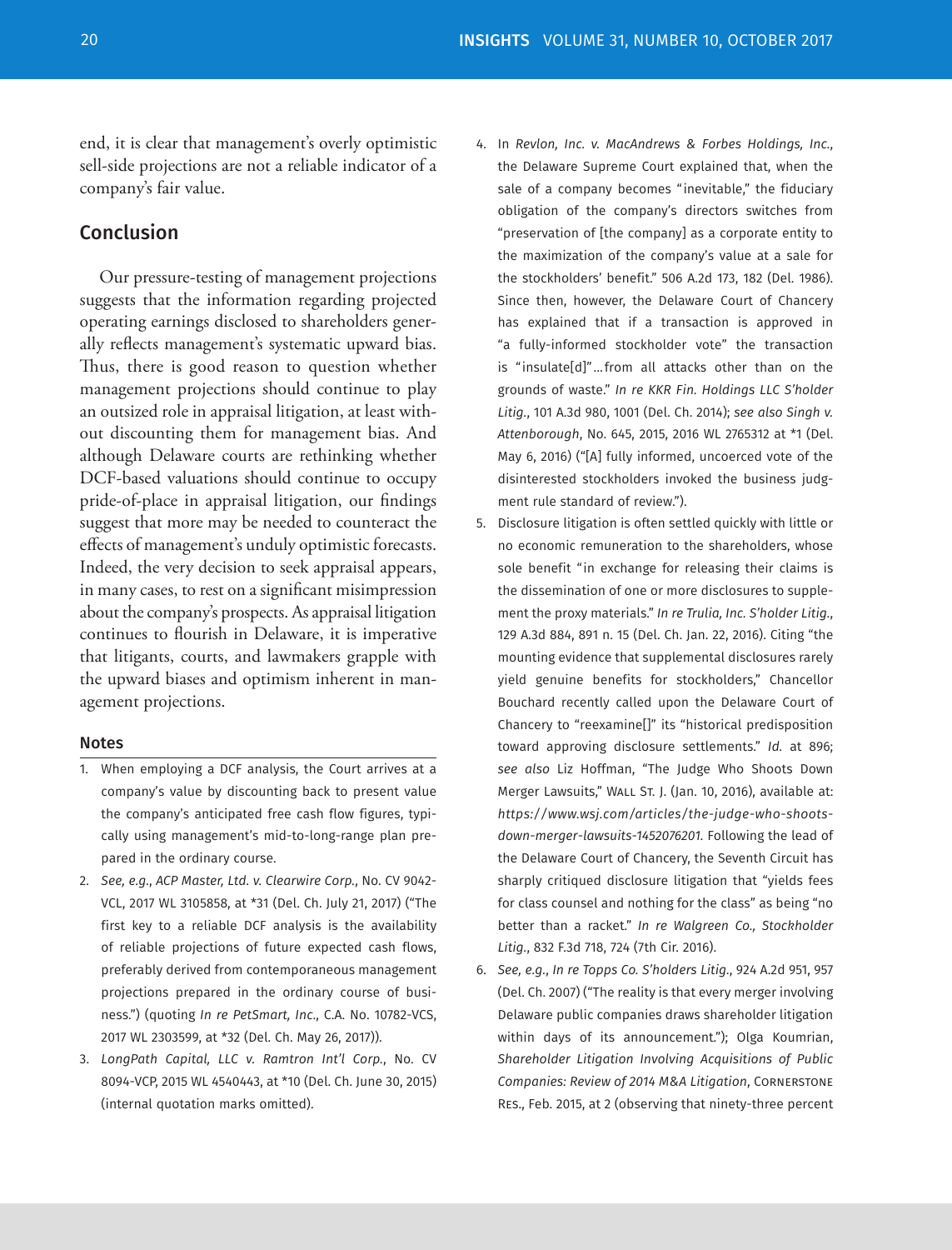of all public company acquisitions announced in 2014 and valued at over \$100 million resulted in stockholder litigation), available at: *https://www. cornerstone.com/GetAttachment/897c61ef-bfde-46e6 a2b8-5f94906c6ee2/Shareholder-Litigation-Involving-Acquisitions-2014-Review.pdf.*

- 7. *In re Appraisal of Transkaryotic Therapies, Inc.*, C.A. No. 1554-CC, 2007 WL 1378345 at \*3 (Del. Ch. May 2, 2007) (holding that the appraisal statute did not preclude petitioners from seeking appraisal of the shares that they purchased after the shareholder vote approving the merger, because "a beneficial shareholder, who purchased shares *after* the record date but before the merger vote" need not "prove, by documentation, that each newly acquired share … is a share not voted in favor of the merger by the *previous* shareholder") (alterations in original).
- 8. *See* Charles R. Korsmo & Minor Myers, *Appraisal Arbitrage and the Future of Public Company M&A*, 92 Wash. U. L. Rev. 1551, 1553 (2015) ("The value of claims in appraisal in 2013 was nearly \$1.5 billion, a tenfold increase from 2004 and nearly one percent of the equity value of all merger activity in 2013."); *see generally id.* at 1567-72 (discussing the recent rise in appraisal litigation).
- 9. 8 Del. C. § 262(h).
- 10. Delaware recently amended its appraisal statute to give appraisal respondents the unilateral right to prepay to petitioners—in advance of the Court's fair value determination—any amount, thereby cutting off the accrual of interest on the amount prepaid. *See id.*; Council of the Corporation Law Section of the Del. State Bar Ass'n, *Section 262 Appraisal Amendments* (Mar. 6, 2015) available at *https://www.lowenstein.com/ files/upload/DGCL%20262%20Proposal%203-6-15%20 Explanatory%20Paper.pdf.* In the absence of agreements with petitioners, however, respondents may still, despite the amendment, face significant practical barriers to effecting prepayments. *See, e.g.*, Respondent's Opening Br. in Support of its Mot. for a 262(g) and 262(h) Order, *Artic Investments LLC v. Medivation, Inc.*, C.A. No. 2017-0009-JRS (Del. Ch. Mar. 28, 2017). For this reason, the favorable interest rate remains a source of potential motivation for appraisal suits.
- 11. *See Clearwire Corp.*, 2017 WL 3105858 at \*1 (finding that fair value of the company at the effective time of the merger was 42.6 percent of the deal price).
- 12. *See* Inst. Investor Educ. Found.**,** *Appraisal as an M&A Investment Strategy: Breakfast Briefings Summary Report – Spring 2014*, available at *http://www.shareholderforum. com/appraisal/Library/20140520\_Grant&Eisenhofer-IIEF.pdf.*
- 13. *See, e.g.*, *Maric Capital Master Fund, Ltd. v. Plato Learning, Inc.*, 11 A.3d 1175, 1178 (Del. Ch. 2010) ("[M]anagement's best estimate of the future cash flow of a corporation that is proposed to be sold in a cash merger is clearly material information. … Given the centrality of this issue … the proxy statement omits material information by, for reasons not adequately explained, selectively removing the free cash flow estimates from the projections provided to PLATO's shareholders. Until this information is disclosed, the merger will be enjoined."). Indeed, a confluence of Delaware decisions necessitates, as a practical matter, the disclosure of management's projections. When pursuing a strategic transaction, it is essential that a company's directors have "before them adequate information regarding the intrinsic value of the Company, upon which a proper exercise of business judgment could be made." *Smith v. Van Gorkom*, 488 A.2d 858 (Del. 1985), *overruled on other grounds by Gantler v. Stephens*, 965 A.2d 695 (Del. 2009). And, although corporate directors are not strictly obligated to obtain a formal fairness opinion before entering into a strategic transaction, *see id; see* also Oberly v. Kirby, 592 A.2d 445, 472 (Del. 1991), it is nonetheless in their interests to do so. For example, a fairness opinion will often be "viewed as persuasive evidence that the minority stockholders were treated fairly." *Seagraves v. Urstact Prop. Co., Inc.*, No. 10307, 1996 WL 159626, at \*4 (Del. Ch. Apr. 1, 1996). When a company's board does obtain a fairness opinion, Delaware courts have held that the valuation inputs undergirding that opinion—very often, management's projections—constitute material information. *See, e.g.*, *In re Netsmart Techs., Inc., Shareholders Litig.*, 924 A.2d 171, 177 (Del. Ch. 2007) ("[T]he plaintiffs have also established a probability that the Proxy is materially incomplete because it fails to disclose the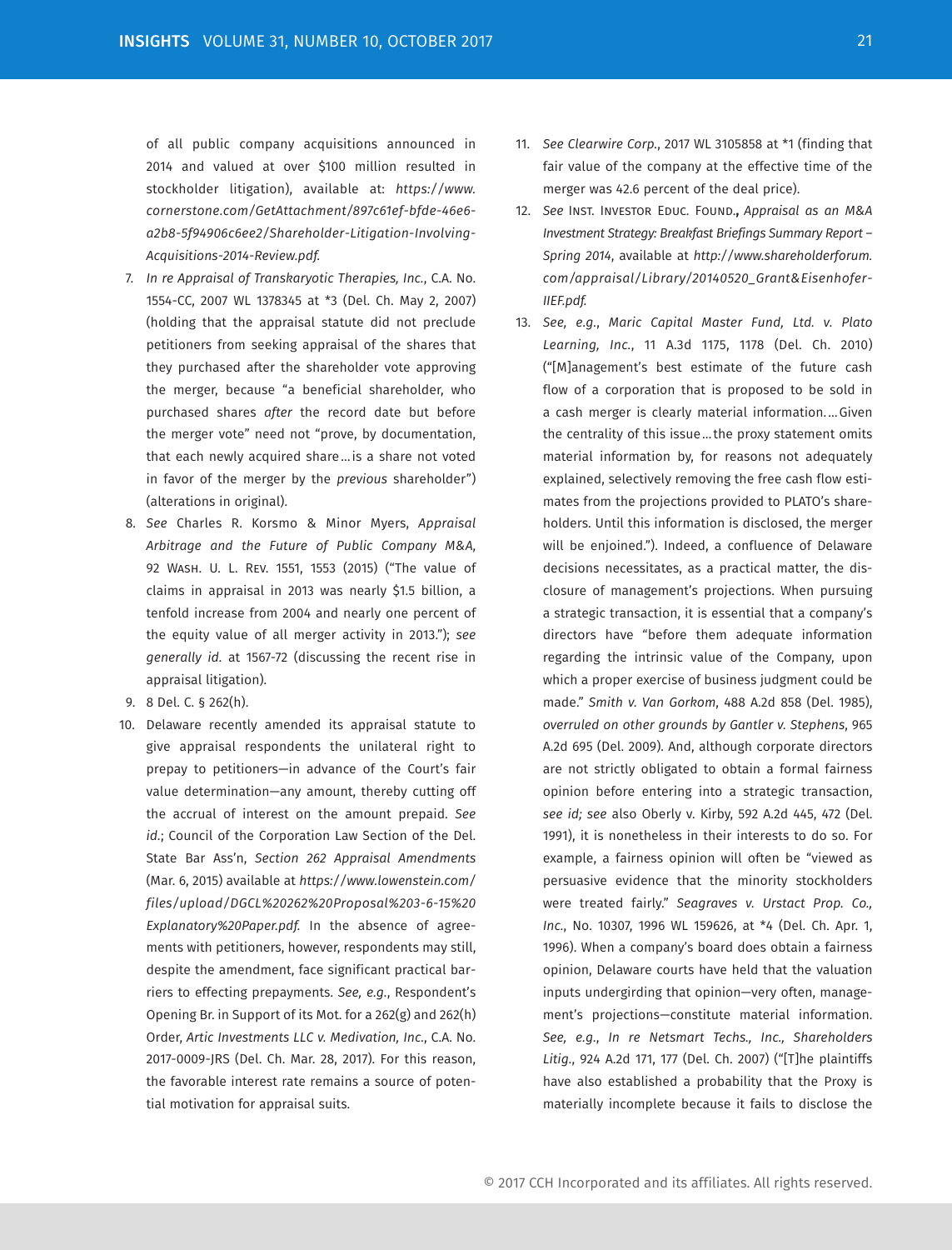projections [the investment bank] used to perform the discounted cash flow valuation supporting its fairness opinion. This omission is important because Netsmart's stockholders are being asked to accept a one-time payment of cash and forsake any future interest in the firm. If the Merger is approved, dissenters will also face the related option of seeking appraisal. A reasonable stockholder deciding how to make these important choices would find it material to know what the best estimate was of the company's expected future cash flows."); *see also David P. Simonetti Rollover IRA v. Margolis*, No. 3694-VCN, 2008 WL 5048692, at \*10 (Del. Ch. June 27, 2008) ("The key assumptions made by a banker in formulating his opinion are of paramount importance to the stockholders because any valuation analysis is heavily dependent upon the projections utilized.").

- 14. *Transkaryotic Therapies, Inc.*, 2007 WL 1378345 at \*3.
- 15. Appraisal arbitrage is not without its defenders. Professors Korsmo and Myers, for example, argue that, in contrast to other forms of shareholder litigation, "appraisal cases stand out as something unusually valuable—a form of shareholder suit where the merits actually matter." Charles Korsmo & Minor Myers, *Shareholder Litigation That Works*, N.Y. Times (Apr. 16, 2015), *https://www.nytimes.com/2015/04/17/business/ dealbook/shareholder-litigation-that-works.html.* They assert that appraisal suits tend to be "significantly associated with buyouts with an unusually low deal price and where insiders are part of the acquiring group." *Id.* They similarly argue that the rise of appraisal specialists (*i.e.*, arbitrageurs) is beneficial, insofar as the specialists "predominantly take aim at suspicious deals, providing genuine deterrence against lowball buyouts by insiders," and thereby discouraging "transactions that ought to be deterred." *Id.* This analysis, of course, presumes that appraisal proceedings are a reliable proxy for fair value. If not, appraisal becomes a form of rent-seeking, much like merger objection litigation.
- 16. *See, e.g.*, *PetSmart*, 2017 WL 2303599, at \*35 ("[T]he Management Projections are not reliable statements of PetSmart's expected cash flows. Any DCF analysis that relies upon the Management Projections, therefore, would produce 'meaningless' results.").
- 17. *See, e.g., Merion Capital LP v. Lender Processing Services, Inc.*, C.A. No. 9320-VCL, 2016 WL 7324170 at \*30- 33 (Del. Ch. Dec. 16, 2016) (holding, where transaction resulted from robust process, that no weight should be given to a DCF calculation based on reliable management projections, and instead that exclusive weight should be given to the deal price); *see also DFC Glob. Corp. v. Muirfield Value Partners, L.P.*, No. 518, 2016, 2017 WL 3261190, at \*18 (Del. Aug. 1, 2017) ("The purpose of an appraisal … is to make sure that [stockholders] receive fair compensation for their shares in the sense that it reflects what they deserve to receive *based on what would fairly be given to them in an arm's-length transaction.*") (emphasis added).
- 18. *See Clearwire*, 2017 WL 3105858, at \*31.
- 19. *See, e.g.*, *Huff Fund Inv. P'ship v. CKx, Inc*., No. CV 6844-VCG, 2013 WL 5878807, at \*9 (Del. Ch. Nov. 1, 2013) ("Under Delaware appraisal law, '[w]hen management projections are made in the ordinary course of business, they are generally deemed reliable.'") (quoting *Cede & Co. v. Technicolor, Inc.*, 2003 WL 23700218, at \*7 (Del. Ch. Dec. 31, 2003)); *cf. PetSmart*, 2017 WL 2303599, at \*34 ("[T]he projections were created to be aggressive and extra-optimistic about the future of the Company. … This makes perfect sense when projections are being prepared not in the ordinary course but to facilitate a sale of the Company.").
- 20. One potentially countervailing incentive of managers is their desire to meet projection targets that are used to measure company success (especially from the standpoint of outside analysts, as well as company boards), to gauge the strength of managers' performance, and to determine managers' eligibility for stock awards and bonuses. From this perspective, company managers may have an incentive to maintain downward pressure on their projections, in the interest of protecting their jobs and maximizing their compensation. Because many publicly disclosed company targets and internal executive compensation benchmarks are set just one or two years into the future, however, this incentive is immaterial as to most of the components of mid-to-long-range projections, which typically forecast out for at least five years and often beyond.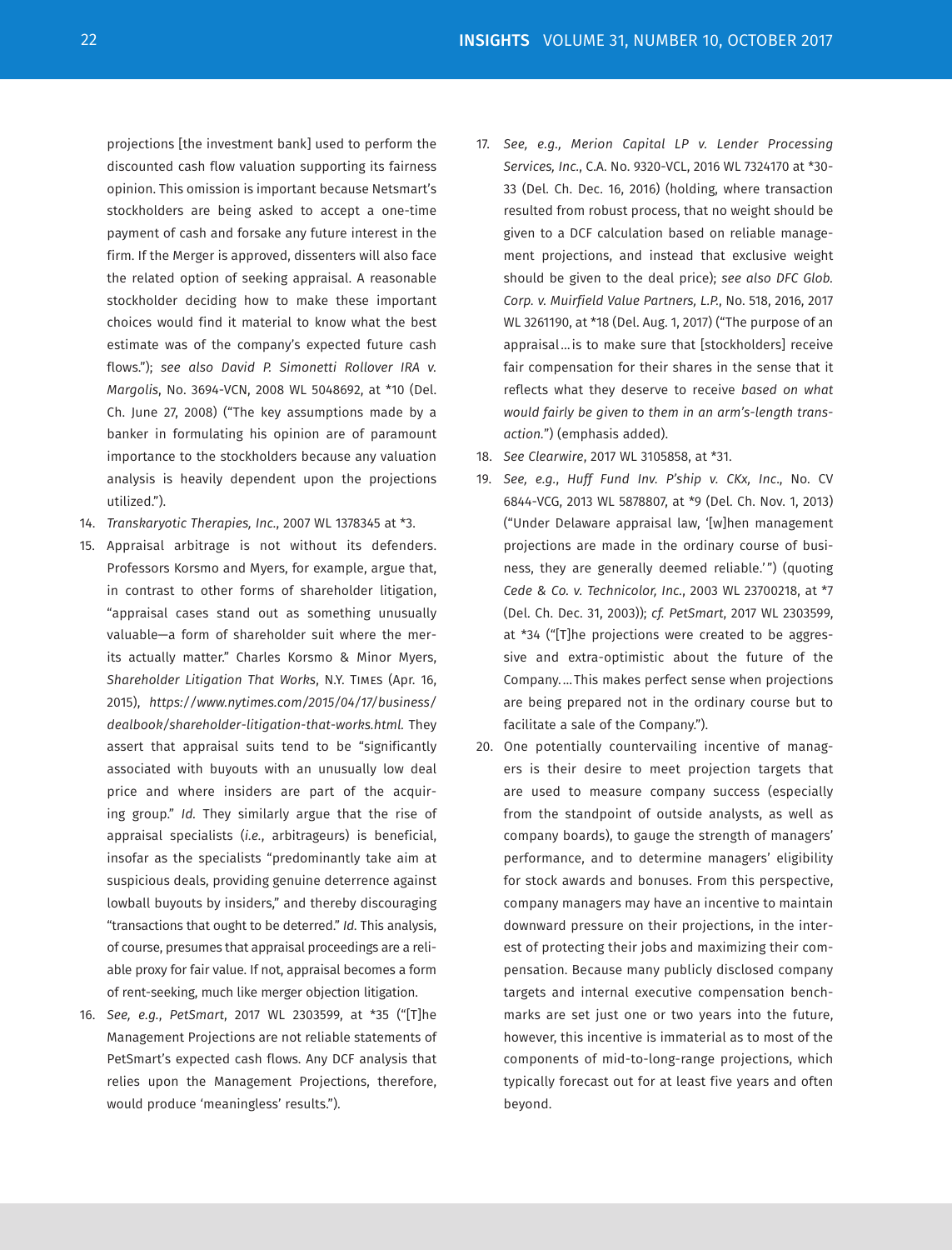- 21. David S. Koo & P. Eric Yeung. *Managers' Forecasts of Long-Term Growth in Earnings: New Information or Cheap Talk?* at 3 (Working Paper) available at *http://www. stern.nyu.edu/sites/default/files/assets/documents/ Eric%20Yeung.pdf.*
- 22. Christopher S. Armstrong, et. al., *Biases in multi-year management financial forecasts: Evidence from private venture-backed U.S. companies*, 12 Rev. of Accounting Studies 183 (2007).
- 23. We analyzed and ruled out thousands of deals in order to arrive at our operative set of examined transactions. Our sources included the deal tombstones in annual issues of Corporate Control Alert, as well as deals reported by Intelligize.
- 24. As noted, to isolate deals in which the target company was operated on a standalone basis after acquisition, we examined exclusively private equity acquisitions. As the Court has observed, deals involving financial buyers do not tend to involve significant synergies. *See, e.g.*, *In re Appraisal of Ancestry.com*, C.A. No. 8173-VCG, 2015 WL 399726 at \*16 (Jan. 30, 2015) ("[A]s is typical in a non-strategic acquisition, I find no synergies that are likely to have pushed the purchase price above fair value."). However, even assuming that the relevant deals resulted in some synergies, this would, in fact, strengthen the integrity of our conclusions. That is, if synergies were realized as part of a deal, presumably those synergies should boost the surviving company's operating earnings, thereby making it more likely that they would align with (or exceed) management's projections. Nevertheless, as discussed below, management projections were systematically more optimistic than the companies' actual performance. Thus, to the extent that our data accounts for post-merger synergies, our findings actually *understate* the upward bias embedded in management's projections.
- 25. We defined operating earnings as metrics of profitability such as EBITDA, adjusted EBITDA, free cash flow, and earnings. We had comparable projections and actuals data only for EBITDA and adjusted EBITDA metrics.
- 26. As noted, this was most often the case because, following the acquisition, a stub portion of the acquired company's equity remained public or the acquired company carried publicly traded debt.
- 27. As discussed in some more detail below, one potential difference between the pre- and post-acquisition companies that we examined is the increased leverage post-acquisition that is typically deployed in private equity-sponsored deals. For the reasons noted below, any such increase in leverage should not undermine the validity of our findings.
- 28. In compiling our evidence, we excluded certain data where a divergence between projections and actual results was likely attributable to exceptional circumstances. For example, with respect to Carl Icahn's attempted but unconsummated acquisition of Dynegy, Inc. in 2010, although management projections and actual results for years beyond 2011 were available, we opted to exclude these figures from our findings because the company went into bankruptcy in 2012 and, in subsequent filings, expressly noted that the financial results post-bankruptcy (which were much lower than the projected figures) could not be compared to financials from the pre-bankruptcy period.
- 29. Bankrate Inc.'s actual EBITDA figures, for example, consistently fell short of the corresponding projections for the entire four-year period for which projections were disclosed: the actuals fell short of the projections, respectively, by 24.1 percent, 46.6 percent, 6.9 percent, and 48.5 percent.
- 30. For example, Great Wolf Resorts, Inc. predicted that its 2012 EBITDA would be \$89,000,000. In reality, its EBITDA for that year came in at \$88,733,000.
- 31. *See* Koo, *supra* n.21; Armstrong, *supra* n.22.
- 32. Because many of the deals we examined reflected projected and actual operating earnings for multiple years, we were able to compare a data point of projected operating earnings against an analogous data point of actual operating earnings on thirty-five occasions.
- 33. For capital expenditures, out of the thirty-one instances where projections and actuals could be compared, projections were greater than actuals thirteen times (41.9 percent), with actuals, on average, coming in 16.5 percent higher than projections. It seems striking that the discrepancy between projected earnings and actual earnings was significantly larger than the discrepancies observed for revenue and capital expenditures. These findings, however, align with work done by other